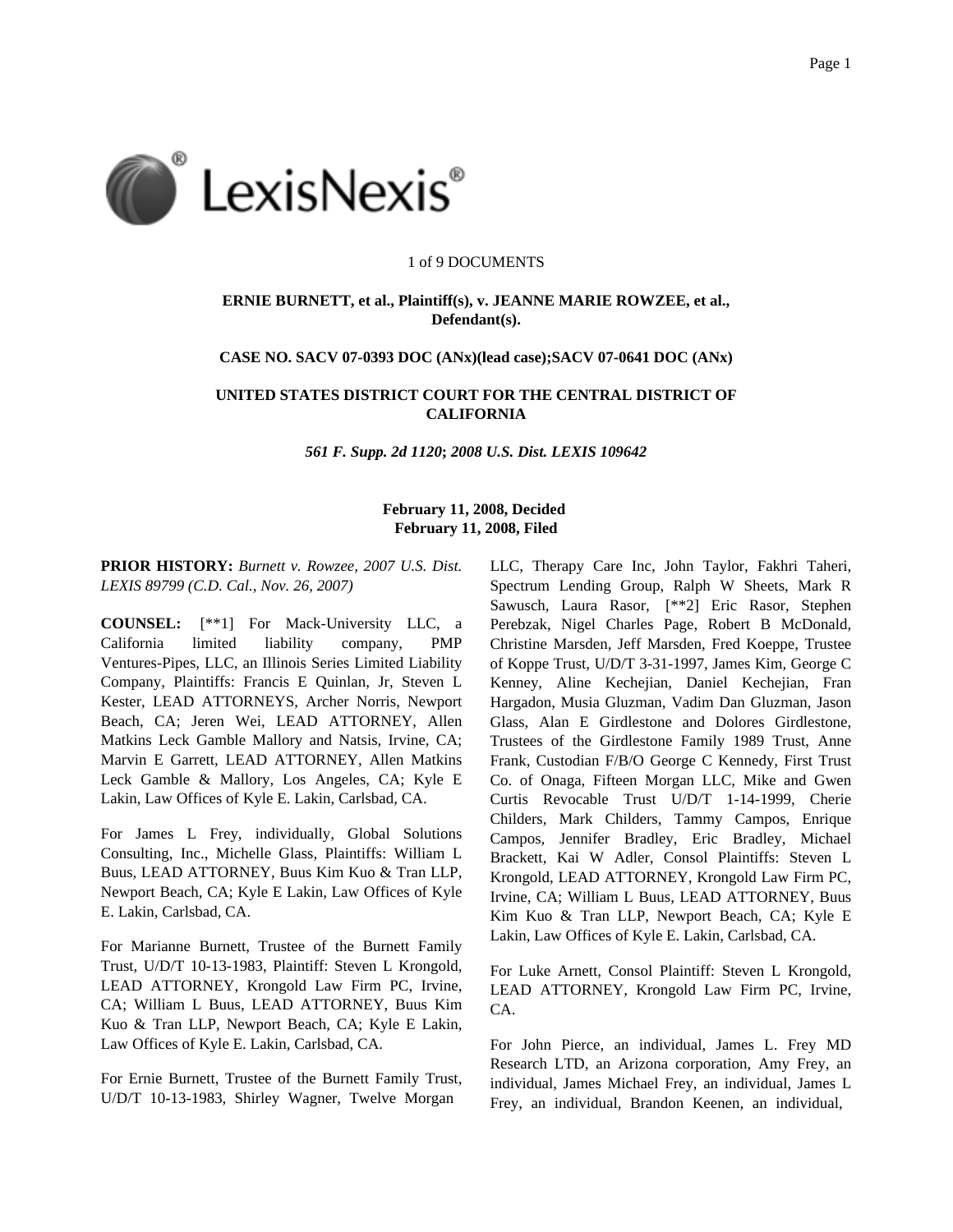Kebo Investments, LLC, an Arizona [\*\*3] limited liability company, Michael Hefner, an individual, Dennis W Wilson, an individual, Proclaim, LLC, an Arizona limited liability company, Jason Wojtyna, an individual, Diane R Tooker, individually, Gary L Tooker, trustee of the Tooker Family Trust, Gary L Tooker, individually, Melissa J Powers, individually, Steven Cox, an individual, Reed Hummel, an individual, Anthony Edwards, -, an individual, Thuan Phan, an individual, Randal Whittle, an individual, Kilpatrick Investments LP, a Nevada limited partnership, Barbara Wojtyna, an individual, John M Powers, Jr, an individual, John M Powers, Sr, individually, Amy Manser, an individual, Michael Manser, an individual, Lisa Lowe, an individual, Steve Lowe, an individual, Jane McElroy, an individual, Ed Sherman, an individual, Bernie Germani, Jr, an individual, Bernie Germani, Sr, an individual, Yves Halliburton, an individual, Robert Halliburton, an individual, Claudine Halliburton, an individual, Robert Culver, an individual, Marilyn Platfoot, an individual, Builders Financial Expeditors LLC, a Nevada limited liability company, Marc Halliburton, an individual, Larry Rabineau, an individual, The Lawson Marketing Group Inc, a California [\*\*4] corporation, James E Lawson, an individual, Thomas Hazen, an individual, Greg Velastegui, an individual, Trent Walker, Consol Plaintiffs: William L Buus, LEAD ATTORNEY, Buus Kim Kuo & Tran LLP, Newport Beach, CA; Kyle E Lakin, Law Offices of Kyle E. Lakin, Carlsbad, CA.

For James E Lawson, as trustee for The Lawson Family Trust, Diane R Tooker, as trustee of the Tooker Family Trust, Melissa J Powers, co-trustee of the Powers Trust Investments Defined Benefit Pension Plan, Crossroads Development Inc, a Nevada corporation, John M Powers, Sr, as trustee of the Powers Trust Investments DBPP, a defined benefit pension plan, John M Powers, Sr, doing business as American Home Loans, Consol Plaintiffs: William L Buus, LEAD ATTORNEY, Buus Kim Kuo & Tran LLP, Newport Beach, CA.

For Maricela Dusky, Salvador Sahagun, Melissa Hansen, Consol Plaintiffs: Kyle E Lakin, LEAD ATTORNEY, Law Offices of Kyle E. Lakin, Carlsbad, CA; Thomas A Schultz, LEAD ATTORNEY, Lopez Hodes Restaino Milman and Skikos, Irvine, CA.

Robert W Bellano, Consol Plaintiff, Pro se.

Powers Trust Investments DBPP, Consol Plaintiff, Pro se.

Tooker Family Trust, Consol Plaintiff, Pro se.

James L. Frey Trust, Consol Plaintiff, Pro se.

David [\*\*5] N. Frey Trust, Consol Plaintiff, Pro se.

For James Halstead, Susan Halstead, Gameplan, Inc, Gameplanjh, LLC, Susan Halstead, Santa Ana, CA, Defendants: David L Casterline, LEAD ATTORNEY, David L Casterline Law Offices, Hermosa Beach, CA.

Jeanne M Rowzee, Defendant, Pro se, Irvine, CA.

For James Chincholl, Defendant: David L Kahn, LEAD ATTORNEY, David L Kahn Law Offices, Fresno, CA.

For Brooke Robbins Harvey, Consol Defendant: John H Carney, LEAD ATTORNEY, John H Carney & Associates, Dallas, TX; Scott M Schlegel, LEAD ATTORNEY, Law Offices of Scott M Schlegel, San Diego, CA.

For Jaime Barker, an individual, Consol Defendant: David L Casterline, LEAD ATTORNEY, David L Casterline Law Offices, Hermosa Beach, CA.

For Bellasaire Investments, Consol Defendant: William L Buus, LEAD ATTORNEY, Buus Kim Kuo & Tran LLP, Newport Beach, CA.

For Equipoint Financial Network Inc, Consol Defendant: Darrin M Menezes, Louis A Gonzalez, Jr, LEAD ATTORNEYS, Weintraub Genshlea Chediak, Sacramento, CA.

For Marc R Halliburton, Consol Cross Claimant: William L Buus, LEAD ATTORNEY, Buus Kim Kuo & Tran LLP, Newport Beach, CA.

For Thuan Phan, Consol Cross Defendant: William L Buus, LEAD ATTORNEY, Buus Kim Kuo & Tran LLP, [\*\*6] Newport Beach, CA.

For Richard E Macklin, Cross Defendant: Jeren Wei, LEAD ATTORNEY, Allen Matkins Leck Gamble Mallory and Natsis, Irvine, CA; Marvin E Garrett, LEAD ATTORNEY, Allen Matkins Leck Gamble & Mallory, Los Angeles, CA.

Jeanne M Rowzee, Cross Defendant, Pro se, Irvine, CA.

**JUDGES:** DAVID O. CARTER, United States District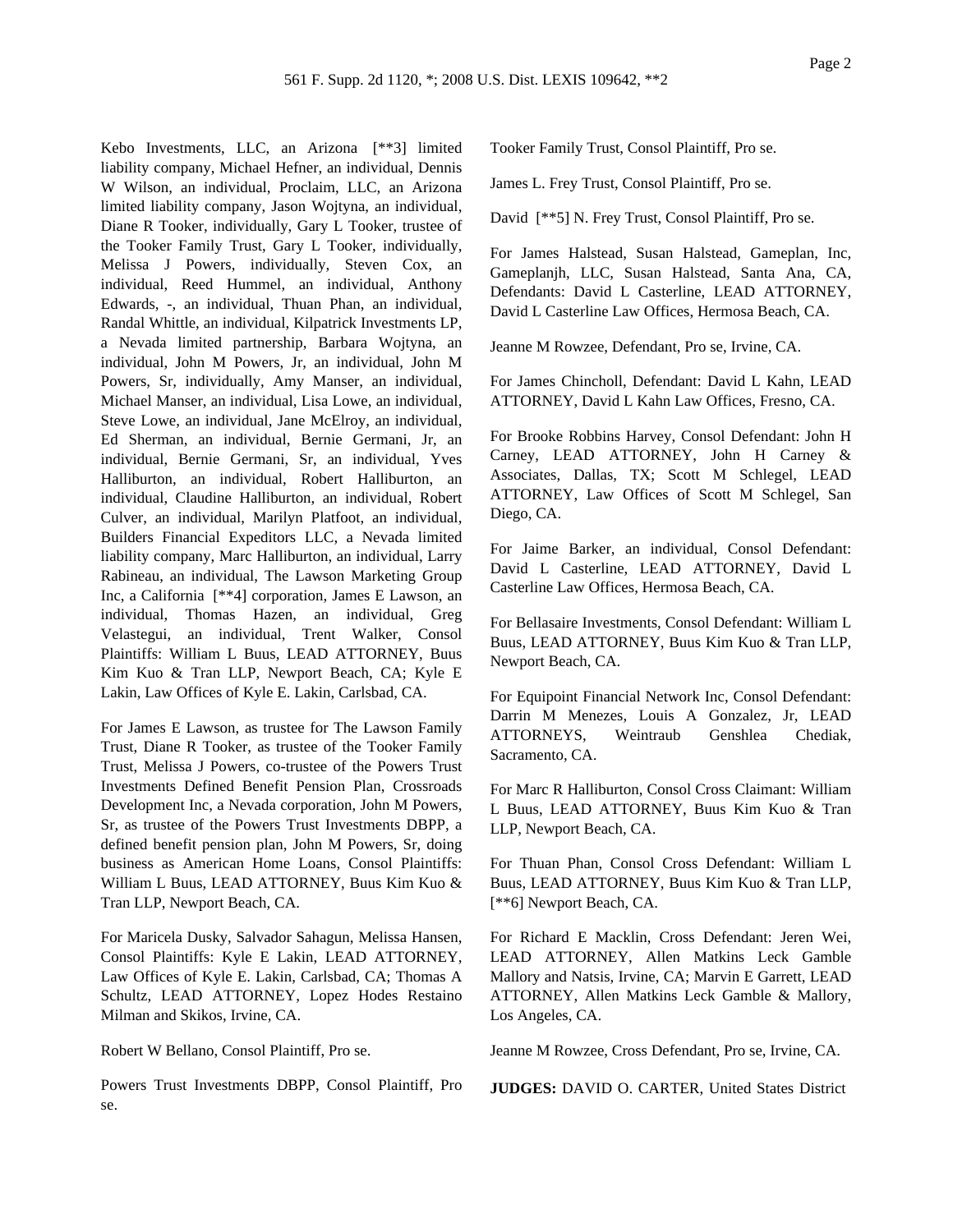Judge.

#### **OPINION BY:** DAVID O. CARTER

#### **OPINION**

# [\*1123] **ORDER DENYING DEFENDANTS' MOTION TO DISMISS**

Before the Court is Defendants James Halstead, GamePlanJH, LLC and GamePlan, Inc.'s (collectively "Defendants") Motion to Dismiss Plaintiffs' Second Amended Complaint (the "Motion"). After considering the moving, opposing and replying papers, and for the foregoing reasons, the Court hereby DENIES Defendants' Motion.

## **I. BACKGROUND**

The present Motion comes before the Court in one of four related cases: *Mack-University, LLC v. Halstead,* 07-0393; *Pierce v. Rowzee,* 07-0591; *Burnett v. Rowzee,* 07-641; and *Dusky v. Bellasaire Investments,* 07-0874. These cases were recently consolidated with *Mack-University, LLC v. Halstead* designated as the lead case. *See* Minute Order, November 26, 2007. Each of the four cases arises out of the alleged "PIPES Ponzi Scheme." Second Amended Compl., PP 5-7 ("SAC"). Pursuant to this [\*\*7] scheme, Jeanne Rowzee ("Rowzee"), a licensed securities attorney, promised to use her ties to investment bankers to piggy-back on highly-profitable investments. *Id.* P 32. Specifically, Rowzee promised to invest funds in short term "bridge loans" to companies in the process of obtaining PIPES financing. *Id.* No such investments were ever made. *Id.* P 8. Instead, in classic Ponzi style, the principals of the PIPES Scheme solicited additional investments and used those investments to pay returns to earlier investors. *Id.* Rather than invest the funds, the Defendants purportedly diverted them to their own ends, disguising these payments as "commissions." *Id.* P 9, 37. The millions of dollars of diverted funds provided the scheme's principals with a lavish lifestyle of extravagant parties, high-class escorts, exotic cars, and the like. *Id.* P 10.

Defendant James Halstead ("Halstead") was allegedly the "pitch man" in this scheme. Plaintiffs' Opp'n to Defendants' Motion to Dismiss ("Opp'n") 4:15-16. In 2004, Halstead, "using the services" of Defendant Robert Harvey ("Harvey"), raised \$ 950,000 in investments for GamePlanJH, LLC and GamePlan, Inc. ("GamePlan"),

which he owned and controlled. SAC. [\*\*8] P 35. He paid these investors substantial returns on their initial investments from funds derived from subsequent investment. *Id.* PP 35, 37.

On May 2, 2005, Harvey organized Harvest Income, a California limited liability company. *Id.* P 41. Harvey then solicited investment in Harvest Income through a power-point presentation and an operating agreement. *Id.* PP 42-43. In doing so, allegedly with the help of Rowzee and [\*1124] Halstead, Harvey made various misrepresentations concerning PIPES investments. *Id.* PP 45-47. Plaintiffs invested \$ 7.1 million dollars into the scheme by "rolling over" their GamePlan investments and/or making new investments. *Id.* P 48.

Halstead and Harvey transferred all of the funds they raised to Rowzee's bank accounts. *Id.* P 33. She then sent distributions and payouts from these accounts. *Id.* PP 33, 49. Some of these transfers were made directly to the principals of the scheme. *Id.*

## **II. LEGAL STANDARD**

Under *Federal Rule of Civil Procedure 12(b)(6)*, a complaint must be dismissed when a plaintiff's allegations fail to state a claim upon which relief can be granted. Once it has adequately stated a claim, a plaintiff may support the allegations in its complaint with any set of [\*\*9] facts consistent with those allegations. *Bell Atlantic Corp. v. Twombly, 550 U.S. 544, 127 S. Ct. 1955, 1969, 167 L. Ed. 2d 929 (2007)*; *see Balistreri v. Pacifica Police Dep't, 901 F.2d 696, 699 (9th Cir. 1990)* (stating that a complaint should be dismissed only when it lacks a "cognizable legal theory" or sufficient facts to support a cognizable legal theory). Dismissal for failure to state a claim does not require the appearance, beyond a doubt, that the plaintiff can prove "no set of facts" in support of its claim that would entitle it to relief. *Bell Atlantic, 127 S. Ct. at 1968* (abrogating *Conley v. Gibson, 355 U.S. 41, 45-46, 78 S. Ct. 99, 2 L. Ed. 2d 80 (1957))*.

The Court must accept as true all factual allegations in the complaint and must draw all reasonable inferences from those allegations, construing the complaint in the light most favorable to the plaintiff. *Guerrero v. Gates, 442 F.3d 697, 703 (9th Cir. 2006)*; *Balistreri, 901 F.2d at 699*. Dismissal without leave to amend is appropriate only when the Court is satisfied that the deficiencies in the complaint could not possibly be cured by amendment. *Jackson v. Carey, 353 F.3d 750, 758 (9th Cir. 2003)*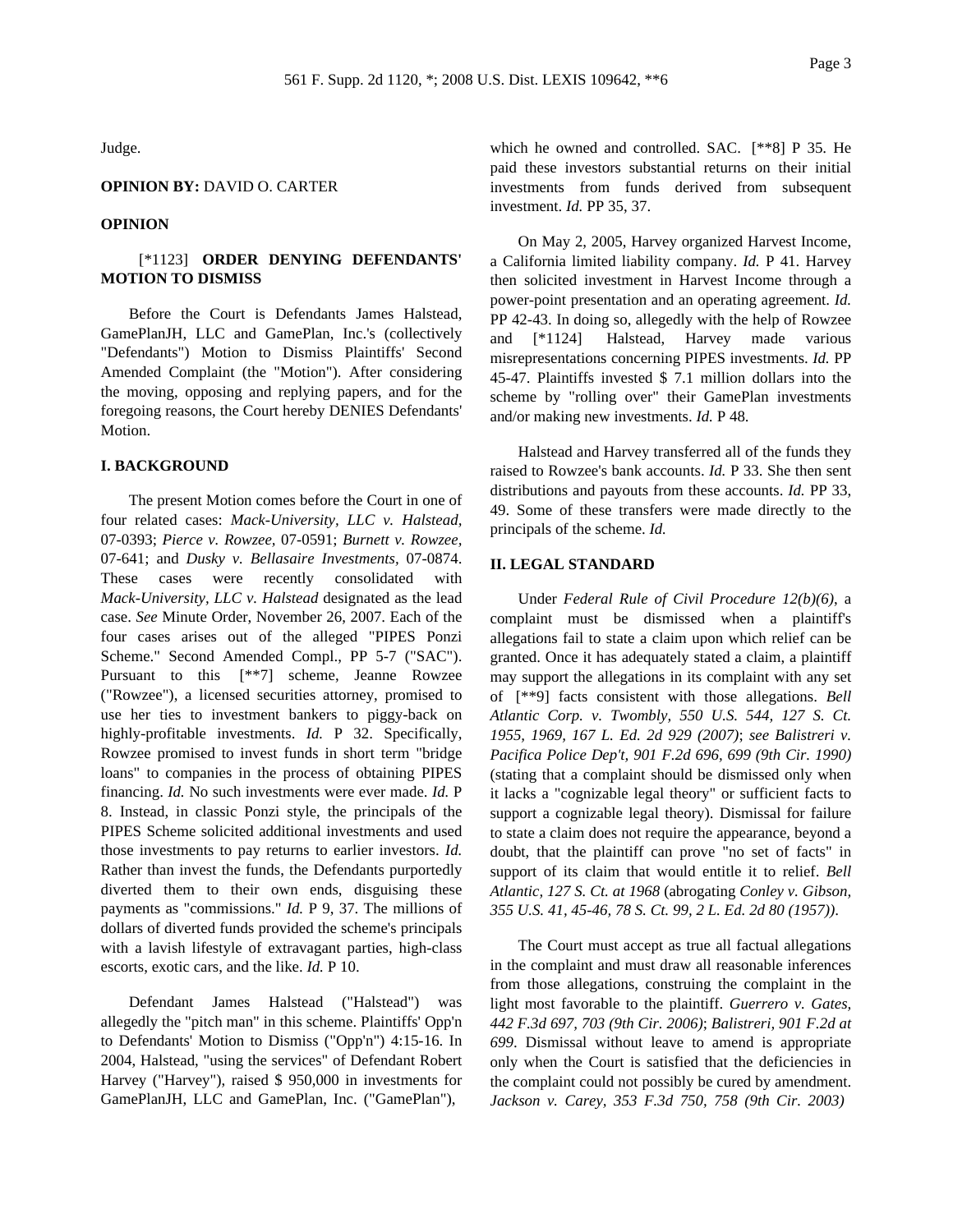(citing *Chang v. Chen, 80 F.3d 1293, 1296 (9th Cir. 1996))*; *Lopez v. Smith, 203 F.3d 1122, 1127 (9th Cir. 2000)*.

Additionally, [\*\*10] fraud claims must be pled with more particularity than other claims. *Federal Rule of Civil Procedure 9(b)* provides that, "[i]n all averments of fraud or mistake, the circumstances constituting fraud or mistake shall be stated with particularity." *Fed. R. Civ. P. 9(b)*. "*Rule 9(b)* ensures that allegations of fraud are specific enough to give defendants notice of the particular misconduct which is alleged to constitute the fraud charged so that they can defend against the charge and not just deny that they have done anything wrong." *Semegen v. Weidner, 780 F.2d 727, 731 (9th Cir. 1985)*. *Rule 9(b)* therefore requires that allegations of fraud identify the parties to the misrepresentation such that each defendant is on notice of what specifically they are accused of. *Lancaster Cmty. Hosp. v. Antelope Valley Hosp. Dist., 940 F.2d 397, 405 (9th Cir. 1991)*.

Through the Private Securities Litigation Reform Act of 1995 ("PSLRA"), Congress has imposed heightened pleading standards on securities fraud actions. *15 U.S.C. §§ 78u-4(b)(1)*, *(2)*. "The purpose of this heightened pleading requirement was generally to eliminate abusive securities litigation and particularly to put an end to the practice [\*\*11] of pleading 'fraud by hindsight.'" *Id. at 1084-85* (citing *In re Silicon Graphics Sec. Litig., 183 F.3d 970, 973 (9th Cir. 1999))*. In this case, PSLRA requires that the complaint, "state with particularity facts giving rise to a *strong inference* that the defendant acted with the required state of mind." *Id.* (citing *15 U.S.C. §§ 78u-4(b)(2)*) (emphasis added). The Plaintiff "must plead, in [\*1125] great detail, facts that constitute strong circumstantial evidence of deliberately reckless or conscious misconduct." *Silicon Graphics, 183 F.3d at 974*.

A showing of "recklessness only satisfies scienter under  $\oint$   $10(b)$  to the extent that it reflects some degree of intentional or conscious misconduct." *Id. at 977*. It must be an "extreme departure from the standards of ordinary care, and which presents a danger of misleading buyers that is either known to the defendant or so obvious that the actor must have been aware of it." *Id. at 984*. A plaintiff cannot proceed on allegations of mere "motive and opportunity" but instead must "state specific facts indicating no less than a degree of recklessness that strongly suggests actual intent." *Id. at 979*.

In considering circumstantial evidence of scienter, the Court [\*\*12] must adopt a "holistic" approach, considering the evidence in its entirety and each competing inference reasonably drawn therefrom. *See Tellabs v. Makor Issues & Rights Ltd., 551 U.S. 308, 127 S. Ct. 2499, 2509, 168 L. Ed. 2d 179 (2007)*; *Gompper v. VISX, Inc., 298 F.3d 893, 897 (9th Cir. 2002)*. The "inference that the defendant acted with scienter need not be irrefutable, *i.e.,* of the 'smoking-gun' genre, or even the 'most plausible of competing inferences' . . . ." *Tellabs, 127 S. Ct. at 2510*. However, it "must be more than merely 'reasonable' or 'permissible'- it must be cogent and compelling, thus strong in light of other explanations." *Id.*

#### **III. DISCUSSION**

Plaintiffs claim that Halstead and GamePlan violated *§ 10(b) of the Securities and Exchange Act of 1934*, *15 U.S.C. § 78j*, and Securities and Exchange Commission *Rule 10b-5*, *17 C.F.R. § 240.10b-5*. To state a claim under *§ 10(b)* and *Rule 10b-5*, Plaintiff's must allege: 1) a manipulative or deceptive device; 2) scienter; 3) a connection with the purchase or sale of a security; 4) reliance; 5) economic loss; and 6) loss causation. *Dura Pharms., Inc. v. Broudo, 544 U.S. 336, 341, 125 S. Ct. 1627, 161 L. Ed. 2d 577 (2005)*. The "manipulative or deceptive device" requirement [\*\*13] may be satisfied by any of the following: a "device, scheme, or artifice to defraud;" a material misstatement or omission; or an "act, practice or course of business which operates or would operate as a fraud." *See 17 C.F.R. § 240.10b-5*.

#### **A. Deceptive Act**

Plaintiff effectively conceded that it is not pursuing a misrepresentation or omission theory against Halstead. *See* Opp'n 1:13-27; *see also* October 18, 2007 Minute Order 5-6. Plaintiffs rely instead on "scheme liability" --i.e. Halstead's deceptive acts in implementing the PIPES Scheme. *See Stoneridge Inv. Partners, LLC v. Scientific-Atlanta, Inc., 552 U.S. 148, 128 S. Ct. 761, 770, 169 L. Ed. 2d 627 (2008)*. Under this theory, relevant deceptive acts "include[] deception as part of a larger scheme to defraud the securities market." *Simpson v. AOL Time Warner Inc., 452 F.3d 1040, 1047 (9th Cir. 2006)*; *Cooper v. Pickett, 137 F.3d 616, 624 (9th Cir. 1997)*. Such an act is one that has, "the principal purpose and effect of creating a false appearance of fact in furtherance of the scheme." *Simpson, 452 F.3d at 1048* (certiorari granted and judgment vacated for reconsideration in *Avis Budget Group, Inc. v. California*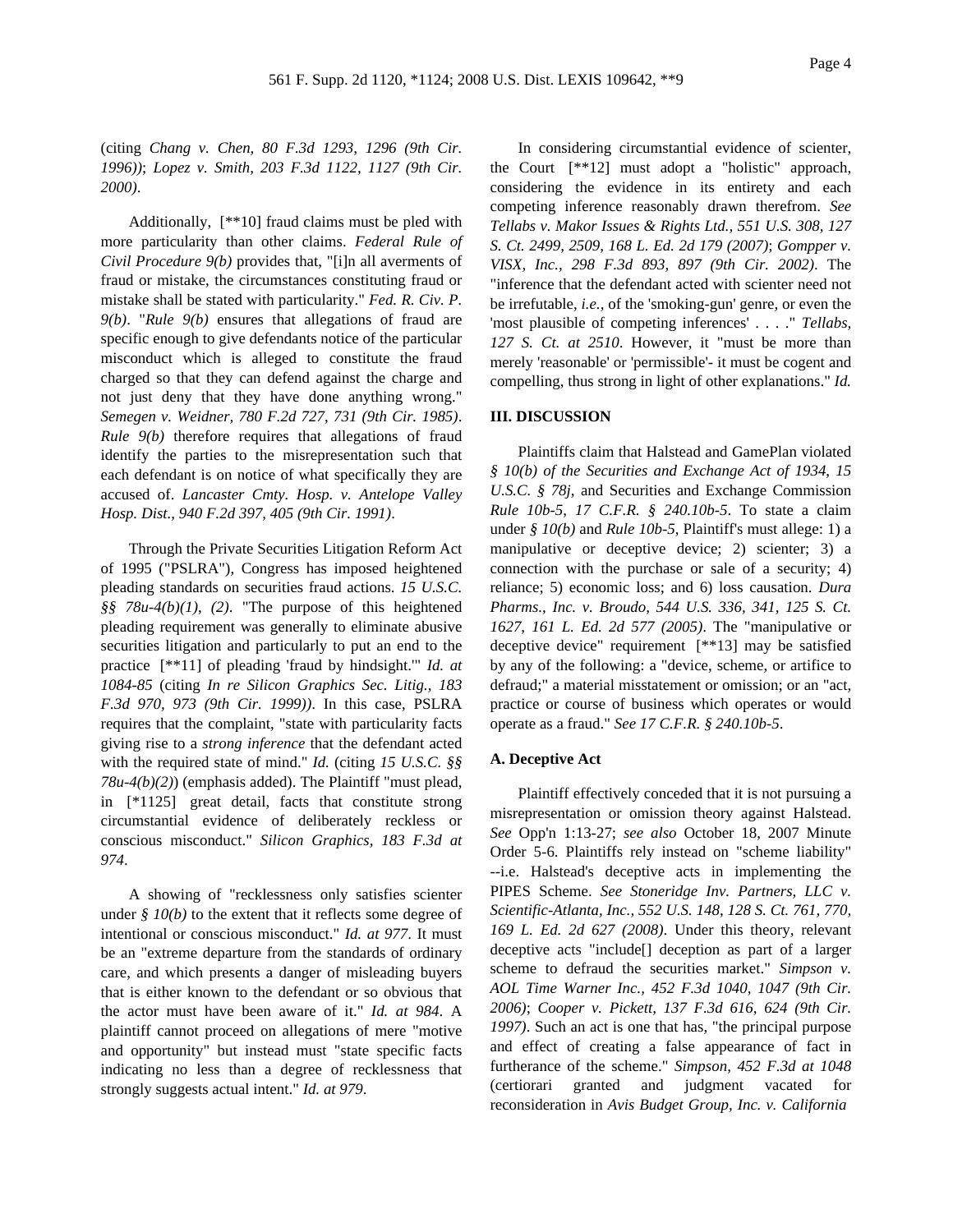## *State Teachers' Retirement System, 552 U.S. 1162, 128 S. Ct. 1119, 169 L. Ed. 2d 945 (2008)*). [\*\*14]

There is no private "aiding and abetting" or "conspiracy" liability under *§ 10(b)* of the Securities and Exchange Act, or *Rule 10b-5* promulgated thereunder. *See Central Bank of Denver, N.A. v. First Interstate Bank of Denver, N.A. ("Central Bank"), 511 U.S. 164, 191, 114 S. Ct. 1439, 128 L. Ed. 2d 119 (1994)*; *In re* [\*1126] *GlenFed, Inc. Sec. Litig. ("GlenFed II"), 60 F.3d 591, 592 (9th Cir. 1995)*. Accordingly, Halstead may only be liable as a primary actor; that is, he must have committed a deceptive act in furtherance of the scheme upon which Plaintiff relied. *See Stoneridge, 128 S. Ct. at 770-72*. As the Supreme Court warned in *Stoneridge,* this Court must take care to avoid resurrecting aiding and abetting liability under the guise of primary liability for a fraudulent scheme. *128 S. Ct. at 771* (avoiding an interpretation of *§ 10(b)* that "would revive in substance the [private] cause of action against all aiders and abettors except those who committed no deceptive act in the process of facilitating the fraud"). Mere allegations that a defendant committed a deceptive act, even one in furtherance of a scheme to defraud investors, are insufficient. *Id. at 771*. Instead, this Court is compelled to focus [\*\*15] on the elements of reliance and causation in order to determine whether Halstead's deceptive acts, if any, were the proximate cause of Plaintiffs' injury. *Id.*

Because fraud under *§ 10(b)* and *Rule 10b-5* must arise "in connection with the purchase or sale of securities," *see Dura Pharms., supra,* it is imperative that the Court limit its consideration to allegations relevant to the purchase or sale of securities. This Court previously held that "membership interests in Harvest Income" were relevant securities. *See* Opp'n at 8:25-26. Plaintiff does not argue that the fraud concerned any other securities. Accordingly, the Court limits its consideration to allegations concerning the purchase or sale of Harvest Income membership interests.

To satisfy the deceptive act requirement, Plaintiffs rely, in part, on Halstead's general participation in the PIPES Scheme -- e.g. Halstead's admission that he was one of the "earliest participants" or investors, Halstead's raising more than \$ 20 million in fraudulent PIPES investments, the history of transfers between Halstead and Rowzee. Opp'n 4:15-28. Additionally, Plaintiffs point to Halstead's efforts to "conceal[] his knowledge that no investments were [\*\*16] being made . . . ," including his

efforts to erase data on his laptop computer. *Id.* 5:23-6:2.

These allegations are deficient in that they fail to comport with the heightened pleading requirements for fraud under *Rule 9(b)*. Indeed, most of these contentions in Plaintiffs' Opposition fail to correspond to any portion of the SAC itself, and the referenced sections fail to provide any specifics concerning the allegedly deceptive acts. *See Bly-Magee v. California, 236 F.3d 1014, 1019 (9th Cir. 2001)* ("To comply with *Rule 9(b)*, allegations of fraud must be 'specific enough to give defendants notice of the particular misconduct which is alleged to constitute the fraud charged so that they can defend against the charge and not just deny that they have done anything wrong.'") (citing *Neubronner v. Milken, 6 F.3d 666, 672 (9th Cir. 1993))* Instead, Plaintiff's allegations consist of conclusory statements concerning the general nature of the scheme.

Additionally, and more fundamentally, these allegations fail to satisfy the requirements for primary liability set out in *Stoneridge.* Many of the acts, for instance funds transfers to Rowzee, are not in themselves deceptive. The balance, such as Halstead [\*\*17] removing data from his laptop, even if deceptive, were not relied on by Plaintiffs. <sup>1</sup> Indeed, these are much like [\*1127] the allegations found insufficient in *Stoneridge* in that they concern the functioning of the PIPES scheme rather than the sale of securities pursuant to that scheme. *Stoneridge, supra.*

> 1 As to the generalized allegations that Halstead "concealed" information, Defendants are correct in suggesting that Plaintiffs have failed to allege any facts suggesting that Halstead was bound to disclose any information to the Plaintiffs concerning their purchase of the Harvest securities at issue. Defendants' Reply 5:7-9 ("Reply").

Plaintiffs also assert that Halstead can be liable for Harvey's conduct under the doctrines of *respondeat superior* or estoppel due to Harvey's express or ostensible agency. Under a *respondeat superior* theory, a principal may be responsible for the acts of an agent or employee in the scope of that agency or employment. *New York Cent. & H.R.R. Co. v. United States, 212 U.S. 481, 493, 29 S. Ct. 304, 53 L. Ed. 613 (1909)*; *Garton v. Title Ins. & Trust Co., 106 Cal. App. 3d 365, 375-76, 165 Cal. Rptr. 449 (1980)* ("the doctrine of *respondeat superior* imposes liability upon an innocent principal or employer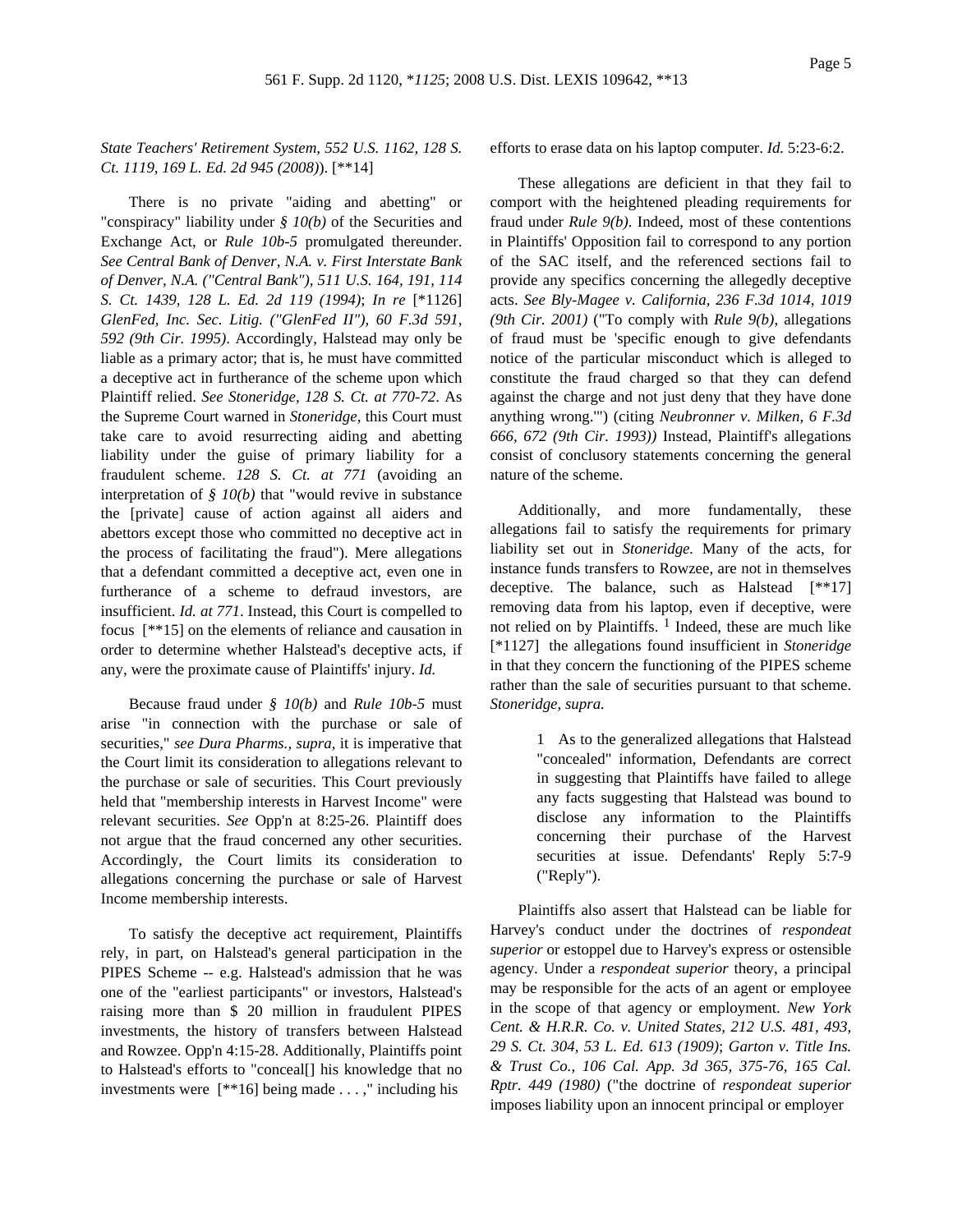[\*\*18] for the torts of his agent or employee which are committed within the scope of employment. . ..") Ostensible agency exists where "the principal intentionally, or by want of ordinary care, causes a third person to believe another to be his agent who is not really employed by him." *Cal. Civ. Code § 2300*.

With respect to Harvey's agency, the SAC merely alleges in conclusory fashion that "Halstead raised at least \$ 950,000 from Plaintiffs using the services of Harvey." SAC P 35 (emphasis in original). It fails to allege, even as a bald conclusion, that Harvey was Halstead's agent, that Halstead "employed" Harvey, or that Halstead caused anyone to believe that Harvey was his agent. However, the question of whether these sparse allegations are sufficient to establish agency for purposes of a motion to dismiss is moot. There is no allegation anywhere in the complaint that this initial \$ 950,000 investment in GamePlan was connected with the purchase or sale of the relevant securities. Instead, Plaintiffs merely claim that a portion of these funds were "rolled-over" into Harvest Income membership interests in later transactions.

The only allegation concerning an agency relationship -- ostensible [\*\*19] or otherwise -- between Harvey and Halstead with respect to Harvest Income is the assertion that Harvey "made misrepresentations with the knowledge and assistance of Halstead and Rowzee." SAC P 45. The theory that Halstead could be liable for "knowledge and assistance" in Harvy's misconduct is foreclosed by *Central Bank* limitation on aiding and abetting liability.

Indeed, Plaintiff can only point to one set of allegations that possibly satisfy the reliance requirement of *Stoneridge:* that Halstead engaged in "sham transactions" by which he made interest payments to "Early Investors" in GamePlan. SAC PP 37-40. 2 According to Plaintiffs, investors relied on the "false appearance" created by these interest payments to make investments and encourage others to invest in the scheme. *Id.* P 39.

> 2 The "Early Investors" were Plaintiffs Bradley, Burnett, Campos, Curtis, Gluzman, Marsden and Sheets. SAC P 38.

The allegations concerning the "sham" interest payments are made with sufficient specificity. The SAC lists payments made by GamePlan to each of the "Early

Investors" and the date of such payments. SAC P 37. Additionally, in light of the general allegations concerning the PIPES Scheme, it appears [\*\*20] that the "principal purpose and effect" of such payments was to create a false appearance of fact. Indeed, payment of exceptional returns on initial investments is the defining feature of a Ponzi scheme. It allows the schemes principals to continue to draw investment from other sources by creating  $[*1128]$  the appearance of a viable investment opportunity. If the allegations in the SAC are to be believed, there was no other reason for Halstead to pay initial investors high rates of return except to keep up the ruse that Rowzee was making successful PIPES investments on the investors' behalf.

Further, Plaintiff is correct in contending that the interest payments here are distinct from the sham transactions entered in *Stoneridge.* In *Stoneridge,* potential investors had no contact with the companies engaged in the alleged sham transactions or any apparent awareness of such transactions. *128 S. Ct. at 767*. Instead, they relied on financial statements that were based, in part, on such transactions. *Id.* Therefore, the Court found an insufficient causal connection between the transactions and the purchase of securities. *Id. at 770*.

If the SAC is to be believed, contrary to Defendants' contention, the [\*\*21] relationship between the sham transactions and the purchase of Harvest Income securities was sufficiently direct and immediate to find that Halstead was a primary violator. The same individuals who invested in GamePlan and received extraordinary returns "rolled-over" these investments into Harvest Income securities. In doing so, they relied, at least in part, on the previous interest payments. Additionally, these early investors purportedly solicited others in reliance on the interest payments. These investors also purchased securities in reasonably foreseeable reliance on the interest paid to earlier investors. This is, after all, the *modus operandi,* of a Ponzi scheme.

This is not a case where transactions between GamePlan and Harvest Income were recorded in Harvest Income's records and then incorporated into financial statements eventually relied on by Plaintiffs. Instead, purchasers of Harvest Income securities had direct contact with GamePlan and, relying on information gained from this relationship, invested in Harvest Income. To be clear, under the allegations of the SAC,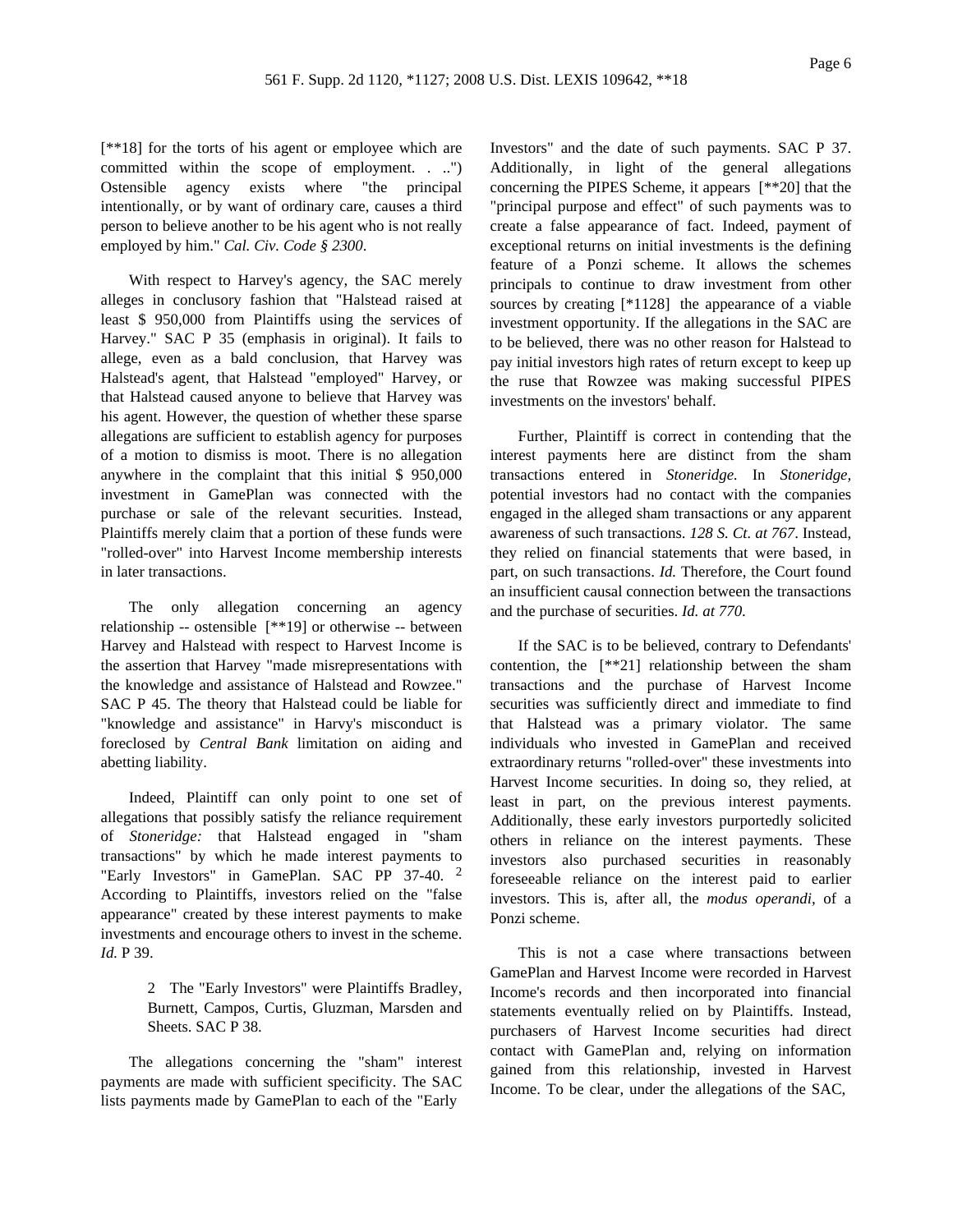Halstead cannot be liable for purchases based only on the Harvest Income operating agreement or power-point [\*\*22] presentations. His conduct, as alleged, was too remote from such documents. However, he can liable for those investments that took place in reliance on sham transactions that he conducted with individual investors. 3

> 3 Defendants' insistence that Plaintiffs' allegations concerning the interest payments "are based upon a non-existent duty of Halstead to disclose," is misplaced. Plaintiffs' allegations are not that Halstead omitted material facts, but that his act of distributing the interest payments was deceptive.

Therefore, Plaintiff has alleged at least one deceptive act upon which investors relied in connection with their purchase of Harvest Income membership interests.

#### **B. Economic Loss and Loss Causation**

PSLRA sets out the "loss causation" requirement for private securities actions: the plaintiff shall have the burden of proving that the act or omission of the defendant alleged to violate [*Rule 10(b)*] caused the loss for which the plaintiff seeks to recover. *15 U.S.C. § 78u-4(b)(4)*. In other words, the plaintiff must plead and prove that "[its] injury . . . is directly attributable both to the wrongful conduct and to the form and manner in which the challenged transaction occurred." [\*\*23] 3 THOMAS LEE HAZEN, LAW SEC. REG § 12.11 [3] (5th ed.); *see also Dura Pharms., 544 U.S. at 346* (to survive motion to dismiss plaintiff must plead loss causation).

Defendant relies on *Dura Pharmaceuticals* to show that Plaintiff has inadequately alleged loss causation. Mot. 13:22-14:9. [\*1129] In that case, the Supreme Court rejected the Ninth Circuits holding which allowed a plaintiff to satisfy the loss causation element by showing, merely, that the price of the security in question was inflated by defendants' misrepresentations. *Dura Pharms., 544 U.S. at 346*. Instead the Supreme Court required an actual showing that the Defendants' misrepresentations caused the harm suffered by Plaintiffs, in that case a decline in share price. *Id.* Defendants contend that because Plaintiffs have failed to show a "nexus" between Halstead's conduct and Harvest Income's purchase of fraudulent loans from Rowzee, that they cannot establish loss causation. Mot. 14:10-16.

This argument misses the point. As Plaintiffs note, the allegations in the SAC suggest that Halstead's deceptive acts in making interest payments induced Plaintiffs to purchase securities, the proceeds of which were diverted to Halstead, Harvey, [\*\*24] and Rowzee, among others. Opp'n 9:6-7. Clearly Halstead's allegedly deceptive acts lack any "nexus" to the purchase of bridge loans. But Defendants take too narrow a view of the complaint. The harm alleged by Plaintiffs is not for losses through purchase of non-existent bridge loans, it is the diversion of Plaintiffs' investment through a fraudulent scheme. Among such investments were Plaintiffs purchases of Harvest Income securities.

The Court declines to adopt a *per se* rule that Plaintiffs need not prove loss causation in such a case. *Compare Hatrock v. Edward D. Jones & Co., 750 F.2d 767, 773-74 (9th Cir. 1984)* (a plaintiff need not prove causation where the evil alleged is the purchase of securities rather than a decline in price) *and Levine v. Diamanthuset, Inc., 950 F.2d 1478, 1486 n. 7 (9th Cir. 1991)* (limiting *Hatrock* to "churning cases"). This rule would be inconsistent with PSLRA. *See 15 U.S.C. § 78u-4(b)(4)*. However, where the issue is the sale of sham investments rather than an overvaluation of legitimate investments, it seems prudent to adopt a broad interpretation of the "loss causation" requirement. *See* HAZEN, *supra.* ("whether the broad or narrow approach applies depends [\*\*25] upon the factual context," proffering a *per se* rule in inducement cases).

At base, the "loss causation" requirement incorporates the tort principle of proximate cause. *See Ambassador Hotel Co., Ltd. v. Wei-Chuan Inv., 189 F.3d 1017, 1025 (9th Cir. 1999)* ("The plaintiff must prove both actual cause ['transaction causation'] and proximate cause ['loss causation']") (citation omitted). It is plain from the allegations in the complaint that the economic loss allegedly sustained was the diversion of investor funds to Halstead and others. Essential to this diversion of funds was the solicitation of new and "rolled-over" investment. According to the allegations in the complaint it was entirely foreseeable -- indeed intended -- that the principals of the PIPES scheme would divert the funds of these investors. Accordingly, it was at least foreseeable to Halstead, at the time he made the initial interest payments, that these payments would cause investors to invest monies in valueless securities that would eventually be looted by Rowzee and others. This is sufficient to demonstrate that Halstead's interest